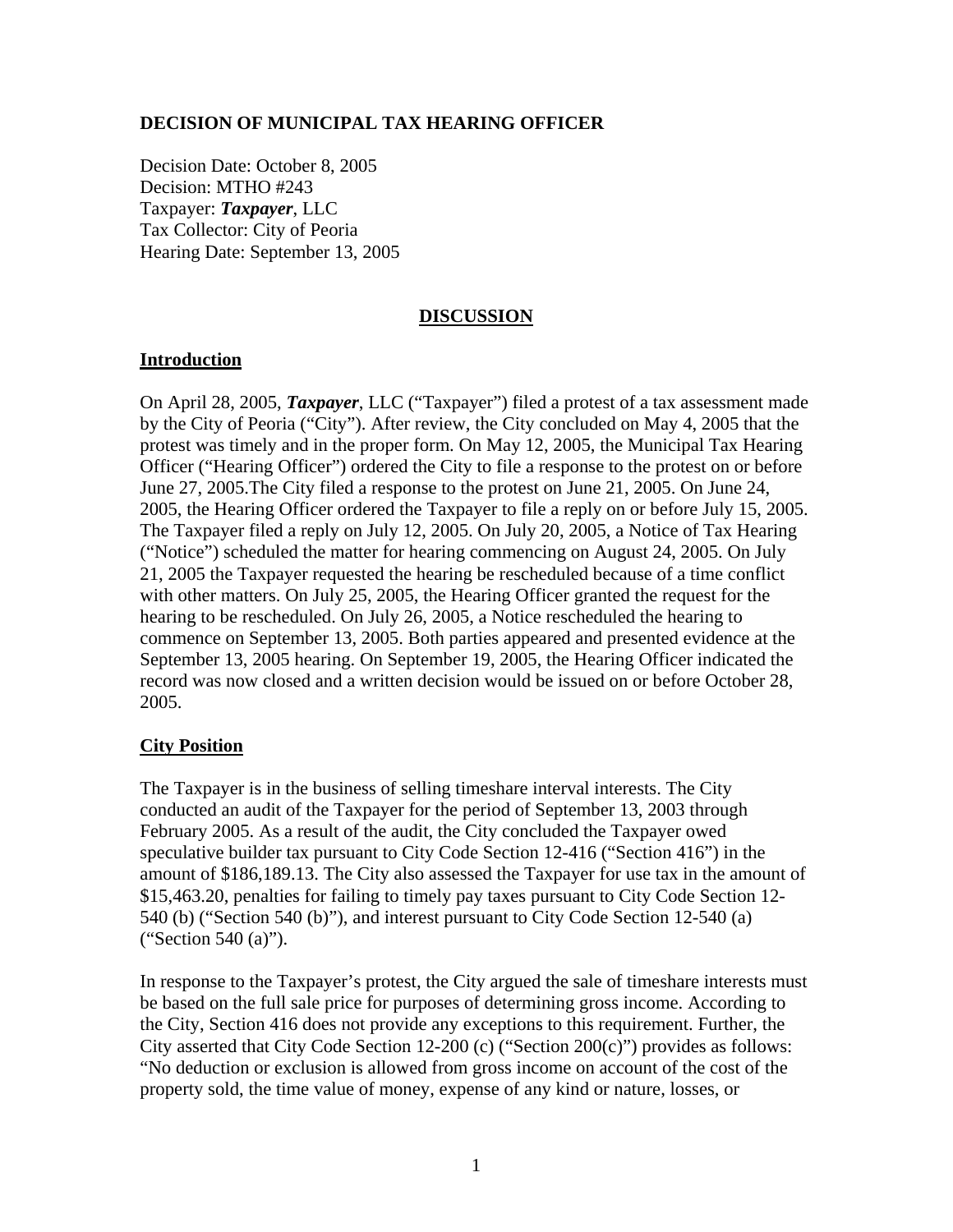materials used, labor or service performed, interest paid, or credits granted." The City asserted that under the timeshare agreements, each buyer acquires an individual interest in a specific timeshare unit. According to the City, there was no breakdown in the sales agreement as to any portion of the sales price being for intangible benefits.

The City disagreed with the Taxpayer's deduction for sales taxes paid to a construction contractor. The City asserted that Section 416 (c) (3) (B) requires a deduction from gross income for sales taxes paid to a construction contractor to be limited to the amount reported by the contractor. According to the City, the Taxpayer was incorrectly overcharged \$50,000 by its contractor. The City asserted that the overcharge was a matter between the Taxpayer and its contractor.

In addition to the excess \$50,000 tax collected, the City also disagreed with the Taxpayer on the timing of the deduction for the remaining taxes paid by the construction contractor. The City asserted that Section 416 (c)  $(3)$  (C) specifies that "[no] credits provided herein may be claimed until such time that the gross income against which said credits apply is reported." In this case, the City allocated the deductions for taxes paid by the contractor as the timeshares were sold based on a square footage basis.

The City asserted that the timeshare units are used for recreation or vacation purposes and are not intended to be a person's permanent residence or dwelling. The City indicated the buyer of a timeshare interval has no right to store belongings at the timeshare for other than the one-week interval purchased. The City argued that the buyer of a timeshare interval has a right to use the furnishings in the timeshare during the one-week interval but has no ownership or control over the furnishings.

The City argued that the Taxpayer was liable for use tax on furnishings and furniture included in timeshare units pursuant to City Code Section 12-620 ("Section 620"). According to the City, the furniture items were not included in the sales price of the timeshare units and thus must be taxed separately. The City noted that the sales affidavits prepared by the Taxpayer and signed by the individual buyers indicated the sale did not include any tangible personal property greater than five percent of the sales price.

# **Taxpayer Position**

The Taxpayer argued that the City had erroneously taxed the total sales price of interval timeshare interests. According to the Taxpayer, the sale of timeshare interests included numerous and valuable non-real property elements that cannot be taxed as "sales price of improved real property." The Taxpayer asserted those non-real property elements include among other things: use of the furnishings inside the timeshare unit during the Use Period; use of the common area facilities during the Use Period; the right to exchange a Use Period at the timeshare for a Use Period at another facility; the going concern value of a trained and in place workforce to operate the Resort; extraordinary sales and marketing costs; financing costs; club memberships; and, vacation "hotel-type" convenience services. The Taxpayer argued that to use the sale of the interval interest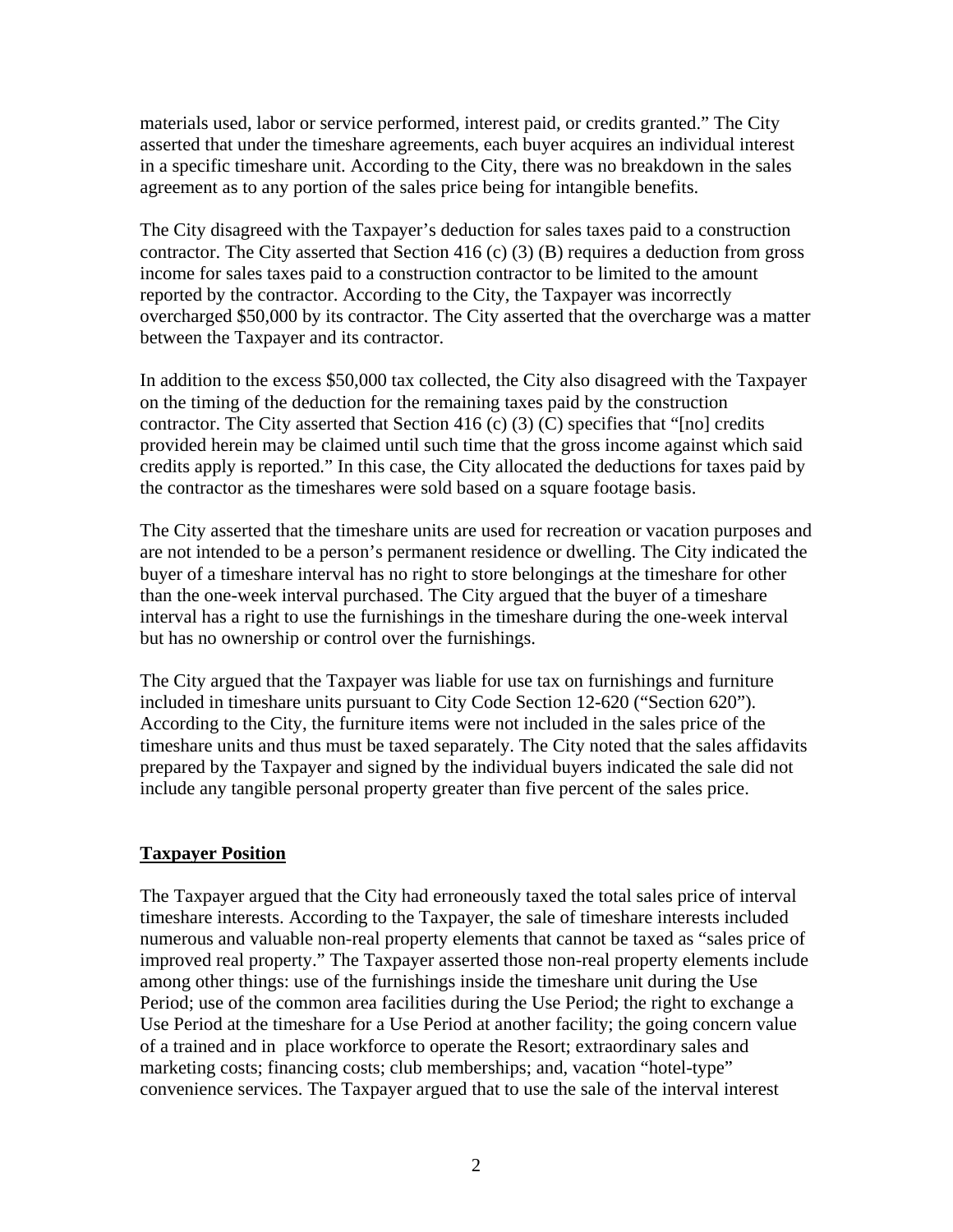alone as the value of the "improved real property" would not be permissible. In London Bridge Resort, Inc. v. Mohave County, 200 Ariz. 462, 27 P. 3d 819 (Ct. App. 2001), the Court adopted a valuation method which valued timeshare condominium units at their sale price less a 68 percent discount factor to take into account non-real estate factors. The Taxpayer also noted that A.R.S. Section 42-12452 ("Section 12452") provides that the county assessor shall deduct a reasonable amount from the gross sales price of the timeshare interests to represent non-realty components of the gross sales price. Section 12452 presumes the amount of deductions to be 65 percent of the gross sales price of the timeshare interest.

The Taxpayer asserted that Section 416 authorizes a tax on the sale of improved real property. Further, City Code Section 12-200 (a) ("Section 200") states that gross income is the value proceeding or accruing from the sale of property…." The Taxpayer argued that construing these two Sections demonstrates they are not designed to tax personal property whether tangible or intangible.

The Taxpayer asserted that City Code Section 12-250 ("Section 250") provides that "gross income shall be exclusive of combined taxes" where "such tax has been added to the total price of the transaction." As a result, the Taxpayer indicated they were entitled to a deduction from gross income in the amount of \$422,794.74 for actual State taxes paid during the audit period and a credit for the actual City taxes paid during the audit period in the amount of \$100,665.04.

The Taxpayer disagreed with the City's argument that Section 416 (c) (3) (B) limits the deduction to the amount of taxes reported by the contractor. The Taxpayer argued that there is nothing in Section 250 that indicates it is subject to Section 416 (c) (3) (B). The Taxpayer asserted that Section 416 (c) (3) (B) applies to the tax credits of Section 416 (c).

The Taxpayer also argued that the City was not consistent in deferring the deduction and credits for taxes paid while treating the entire sale price of all sold timeshare intervals as current income. According to the Taxpayer, the City cannot concurrently include all income even though not received while denying a deduction/credit for a substantial portion of the taxes that were actually paid during the audit period. The Taxpayer noted that under the City's approach of allocating the deductions and credits based on a sold square footage basis, the Taxpayer would lose any deductions/credits that were not allocated within 24 months of substantial completion of the improved real property.

The Taxpayer argued that they were not liable for use tax on furnishings and furniture. According to the Taxpayer, the purchase price of the timeshare intervals includes an interest in the furnishings inside a unit as well as use of the common area furnishings. The Taxpayer also noted that the Affidavit of Property Value does not ask whether or not the sales price includes personal property that is less than five percent of the sales price.

At the hearing, the Taxpayer protested the penalties assessed. The Taxpayer did not know of the speculative builder tax until audited by the City.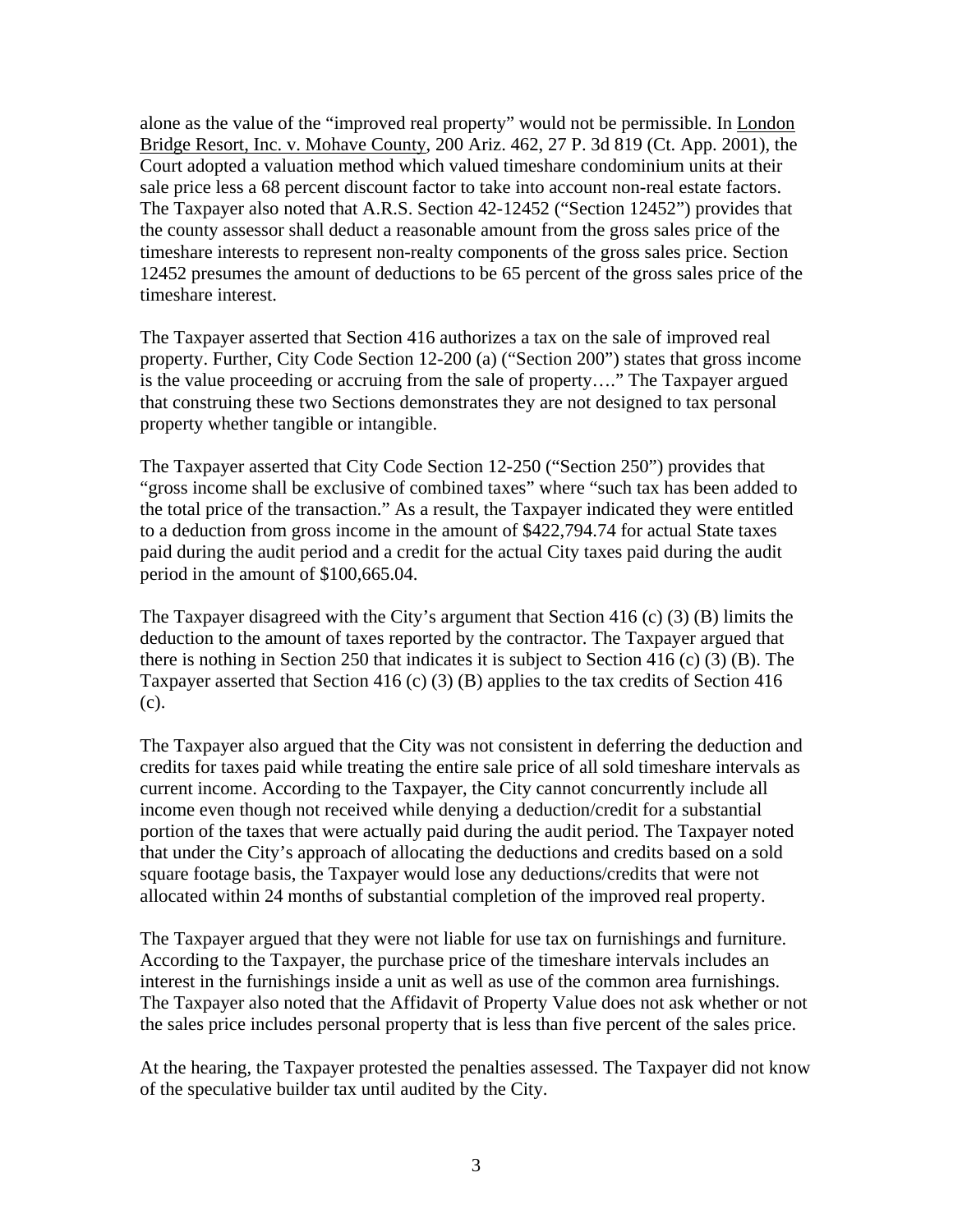## **ANALYSIS**

As we have previously concluded in Decision MTHO# 71 that the sale of timeshare intervals would be taxable as a speculative builder pursuant to Section 416. Further, Paragraph Two of City Code Section 100 controls and the Taxpayer will cease being a speculative builder when more than twenty-four months have elapsed from the time the improvements to the real property were substantially complete. We note that in this case there was not sufficient evidence to determine when or if the improvements to the real property were substantially complete.

Section 416 provides that the tax is on the "total selling price from the sale of improved real property." We agree with the Taxpayer that any of the selling price of the timeshare intervals that can be attributed to non-real property should not be taxable pursuant to Section 416. However, the burden is on the Taxpayer to provide documentation and/or records to demonstrate how much, if any, of the selling price is not attributable to improved real property. We do not find the Taxpayer's reference to valuation for property tax purposes to be useful in determining what the selling price of improved real property would be. As we indicated in Decision MTHO #107, we find the most reliable value for the selling price of improved real property to be what the individual purchasers believe they have purchased. The Taxpayer can't inform purchasers the total selling price is for improved real property and then go to the taxing authority and argue that only 35 percent of the selling price is for improve real property. As we previously stated in Decision MTHO #107, the Taxpayer could easily have broken down the selling price into a proportion for improved real property and a proportion for intangibles. That was not done and as a result we can only speculate how much, if any, of the selling price was for nonimproved real property. Accordingly, we concur with the City that the total selling price of each timeshare interval is subject to the speculative builder tax.

The City and Taxpayer disagreed on the amount of tax credits/deductions as well as the timing for such credits/deductions. The City authorized a deduction for sales taxes paid to a construction contractor pursuant to Section 250. The issue presented to the Hearing Officer was whether or not the limitation set forth in Section 416 (c) applies to such a deduction. We conclude it does not as the limitation in Section 416 (c) specifically refers to tax credits. Since the Taxpayer has agreed to report on the accrual basis, it was proper for the City to match the timing of the deductions with the recognition of the gross income based on square footage sold. While the Taxpayer may lose a portion of the deductions if the timeshare unit is not sold within the twenty-four month period, the City will also lose the matching gross income from the sales after the twenty-four month period. The City authorized tax credits for City taxes pursuant to Section 416 (c). Section 416 (c) provides for a credit for taxes "charged separately to the speculative builder by a construction contractor. . .". As a result, the Taxpayer was authorized a credit for the total amount of City taxes separately charged to the Taxpayer by a construction contractor. Section 416 (c) further provides that the credits may not be claimed until the gross income against which such credits apply is reported. Accordingly, we find the City's method of allocating credits based on a sold square footage basis properly authorizes the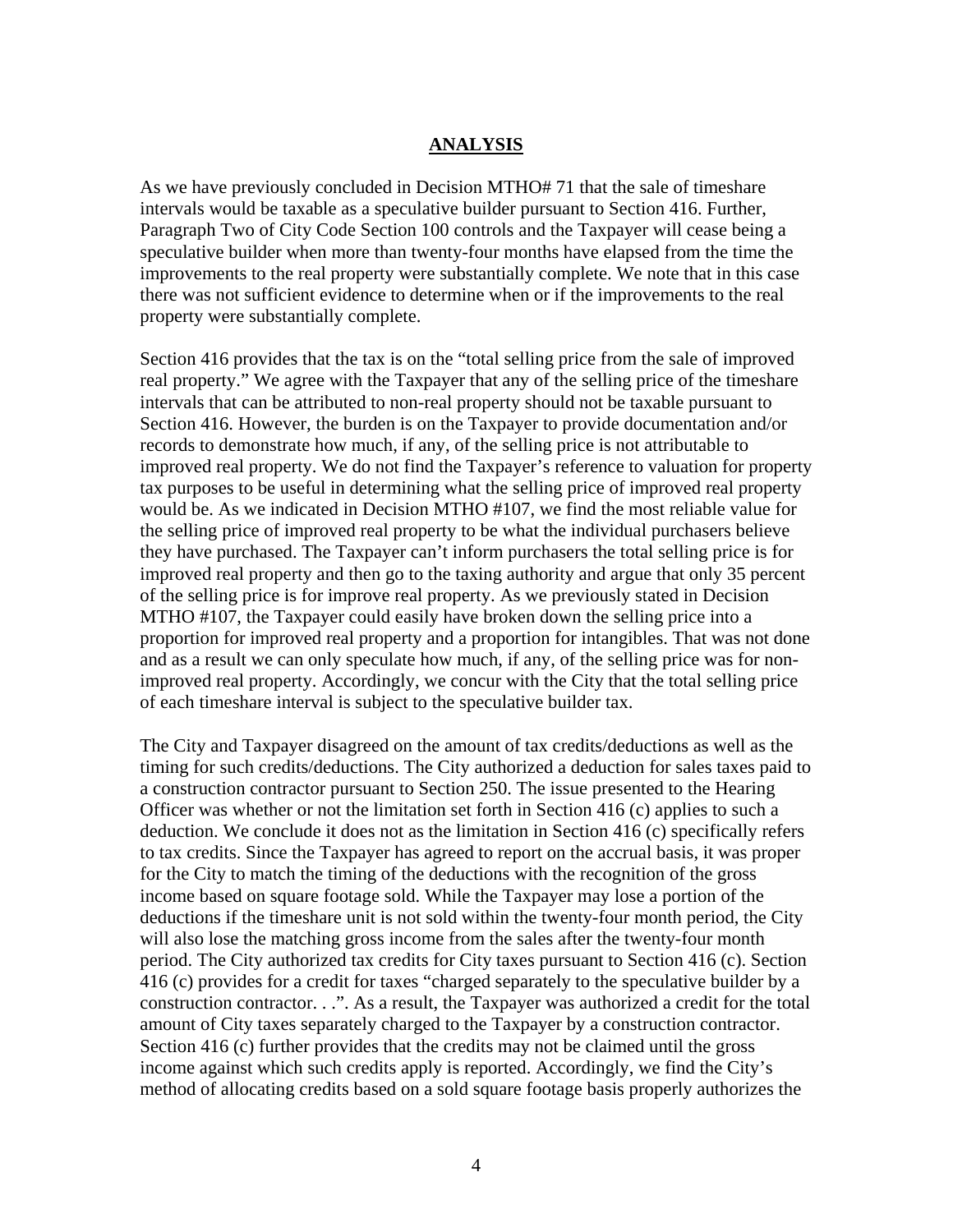credits pursuant to Section 416 (c). While we recognize the Taxpayer may lose a portion of the tax credits if the timeshare unit is not totally sold within the twenty-four month period, we also recognize that the City will not be able to tax the gross income from those sales after the twenty-four month period.

As to the use tax on the furnishings, the Hearing Officer concurs with the City position. Based on the evidence, the furnishings are not sold to the buyers of the timeshare intervals. The buyers have the right of the use of the furnishings during their timeshare interval, however the Taxpayer maintains ownership and control over the furnishings. Based on the above, the furnishings are subject to the use tax.

Lastly, we find the City was authorized pursuant to City Code Section 540 (b) ("Section 540 (b)") to impose a penalty for late payment. It was also clear that the Taxpayer was not aware of the speculative builder tax until the City audit. As a result, we conclude that the Taxpayer has demonstrated reasonable cause to have the penalty waived.

#### **FINDINGS OF FACT**

- 1. On April 28, 2005, the Taxpayer filed a protest of a tax assessment made by the City.
- 2. After review, the City concluded on May 4, 2005 that the protest was timely and in the proper form.
- 3. On May 12, 2005, the Hearing Officer ordered the City to file a response to the protest on or before June 27, 2005.
- 4. The City filed a response to the protest on June 21, 2005.
- 5. On June 24, 2005, the Hearing Officer ordered the Taxpayer to file a reply on or before July 15, 2005.
- 6. The Taxpayer filed a reply on July 12, 2005.
- 7. On July 20, 2005, a Notice scheduled the matter for hearing commencing on August 24, 2005.
- 8. On July 21, 2005, the Taxpayer requested the hearing be rescheduled because of a time conflict with other matters.
- 9. On July 25, 2005, the Hearing Officer granted the request for the hearing to be rescheduled.
- 10. On July 26, 2005, a Notice rescheduled the hearing to commence on September 13, 2005.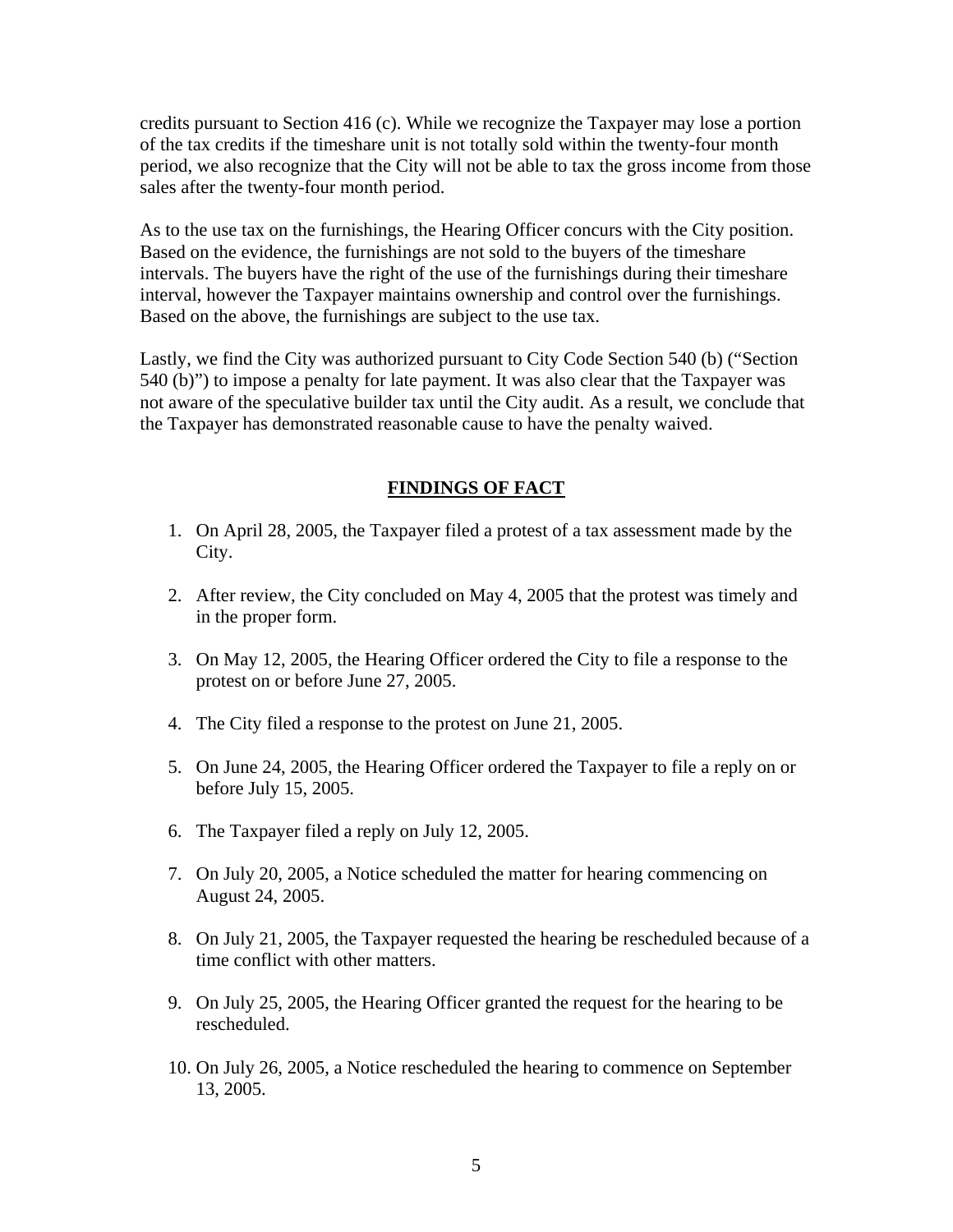- 11. Both parties appeared and presented evidence at the September 13, 2005 hearing.
- 12. On September 19, 2005, the Hearing Officer indicated the record was now closed and a written decision would be issued on or before October 28, 2005.
- 13. During the audit period, the Taxpayer was in the business of selling timeshare interval interests.
- 14. The City conducted an audit of the Taxpayer for the period of September 13, 2003 through February 2005.
- 15. As a result of the audit, the City concluded the Taxpayer owed speculative builder tax pursuant to Section 416 in the amount of \$186,189.13.
- 16. The City also assessed the Taxpayer for use tax in the amount of \$15,463.20, penalties for failing to timely pay taxes pursuant to Section 540 (b), and interest pursuant to Section 540 (a).
- 17. The buyer of a timeshare interval acquires an undivided  $1/52<sup>nd</sup>$  fee ownership interest in a timeshare unit.
- 18. There was no breakdown in the sales agreements as to any portion of the sales price being for intangible benefits.
- 19. The interval owner may not make or authorize any alterations, additions or improvements to the unit without consent.
- 20. Timeshare units are used for recreational or vacation purposes and are not intended to be a person's permanent residence or dwelling.
- 21. The buyer of a timeshare interval has no right to store belongings at the timeshare for other than the one-week interval purchased.
- 22. The buyer of a timeshare interval has a right to use the furnishings in the timeshare during the interval purchased.
- 23. The buyer of a timeshare interval has no ownership or control over the furnishings.
- 24. The Taxpayer was unaware of the speculative builder tax until the City audit.

#### **CONCLUSIONS OF LAW**

1. Pursuant to ARS Section 42-6056, the Municipal Tax Hearing Officer is to hear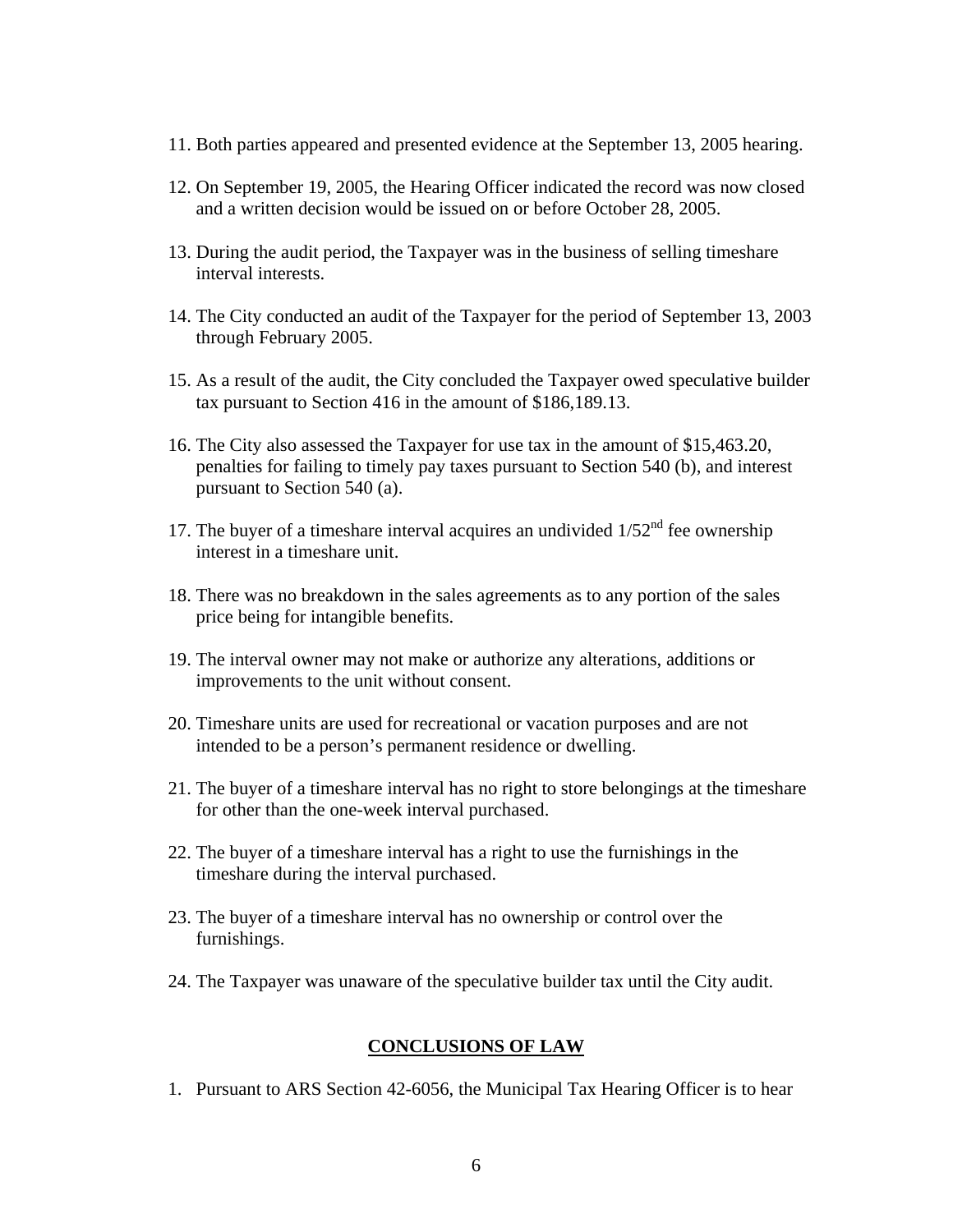all reviews of petitions for hearing or redetermination under the Model City Tax Code.

- 2. Section 416 imposes a tax on being in business as a speculative builder within the City.
- 3. Section 100 (1) defines speculative builder as an owner-builder who sells improved real property consisting of "custom, model, or inventory homes…".
- 4. Section 100 (2) generally indicates the sale of improved property other than those specified in Section 100 (1) will be taxable speculative builder sales for up to twenty-four months after the improvements of the real property sold are substantially complete.
- 5. During the audit period, the Taxpayer was a speculative builder pursuant to Section 100 (2).
- 6. The speculative builder tax is imposed on the "selling price of the improved property".
- 7. It is reasonable to conclude that an individual purchaser would believe their total purchase amount was for improved property.
- 8. There was no documentation and/or records to demonstrate how much, if any, of the selling price is not attributable to improved real property.
- 9. Section 416 (c) provides for a credit for taxes "charged separately to the speculative builder by a construction contractor...".
- 10. The Taxpayer was authorized a credit for the total amount of City taxes separately charged to the Taxpayer by a construction contractor.
- 11. Section 416 (c) provides that the tax credits may not be claimed until the gross income against which such credits apply is reported.
- 12. The City's method of allocating credits based on a sold square footage basis properly authorizes the credits pursuant to Section 416 (c).
- 13. The Taxpayer may lose a portion of the tax credits if the timeshare unit is not totally sold within the twenty-four month period but the City would also not be able to tax the gross income on those sales after the twenty-four month period.
- 14. The City authorized a deduction for sales taxes paid to a construction contractor pursuant to Section 250.
- 15. The limitation placed on tax credits in Section 416 (c) does not apply to tax